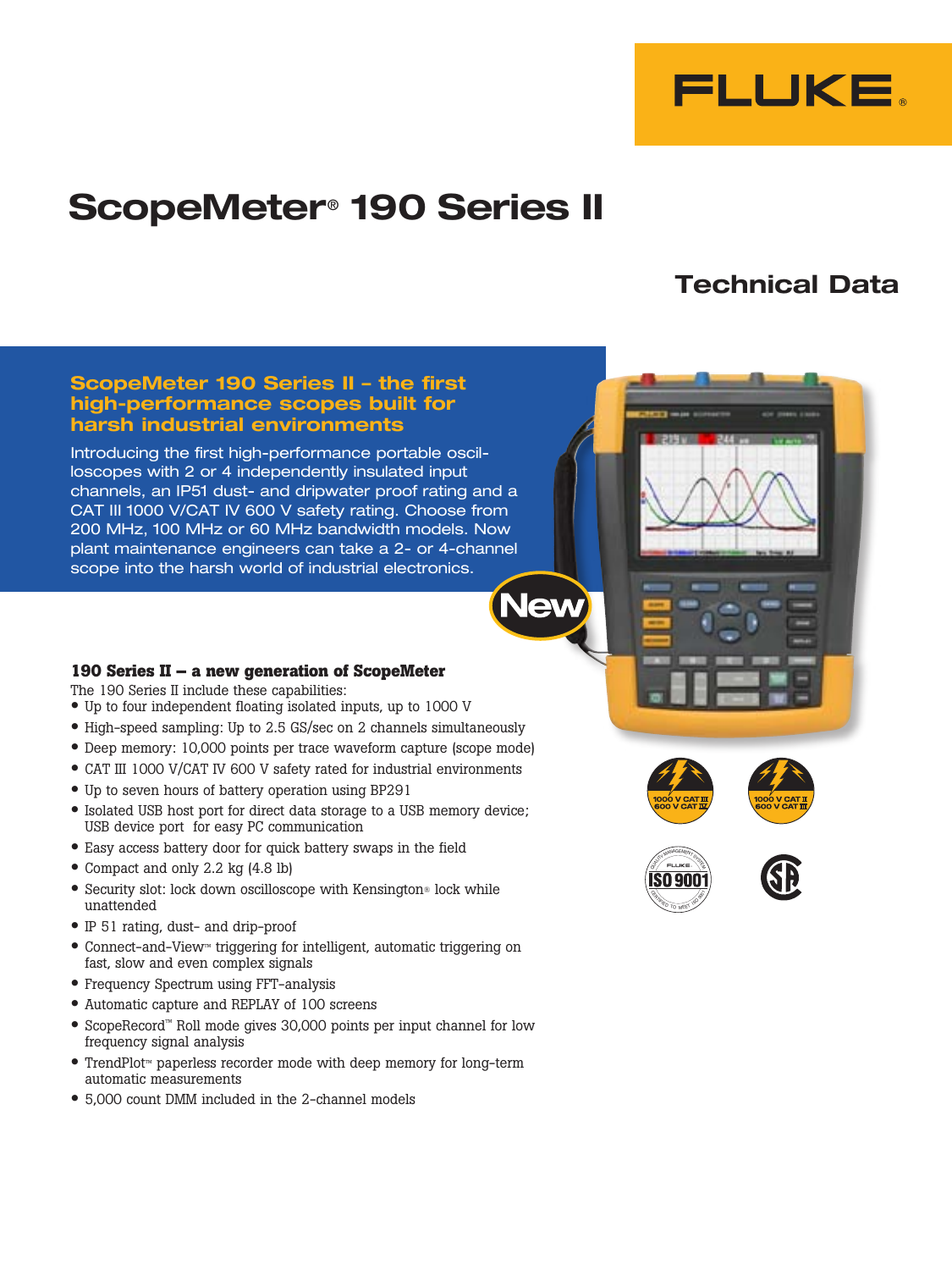# **Oscilloscope Modes**

|                                                           | 190-062                                                                                                                                                    | 190-102                                        | 190-202                                                                                                  | 190-104                                                                           | 190-204                                          |
|-----------------------------------------------------------|------------------------------------------------------------------------------------------------------------------------------------------------------------|------------------------------------------------|----------------------------------------------------------------------------------------------------------|-----------------------------------------------------------------------------------|--------------------------------------------------|
| <b>Vertical deflection</b>                                |                                                                                                                                                            |                                                |                                                                                                          |                                                                                   |                                                  |
| Number of channels                                        | 2                                                                                                                                                          | 2                                              | 2                                                                                                        | 4                                                                                 | 4                                                |
| Bandwidth                                                 | 60 MHz                                                                                                                                                     | 100 MHz                                        | 200 MHz                                                                                                  | 100 MHz                                                                           | 200 MHz                                          |
| Rise time                                                 | $5.8$ ns                                                                                                                                                   | $3.5$ ns                                       | $1.7$ ns                                                                                                 | $3.5$ ns                                                                          | $1.7$ ns                                         |
| Number of scope inputs                                    |                                                                                                                                                            | 2 input channels plus external trigger         |                                                                                                          |                                                                                   | 4 input channels                                 |
| Channel architecture                                      |                                                                                                                                                            |                                                | All inputs fully insulated from each other and from ground<br>Inputs may be activated in any combination |                                                                                   |                                                  |
| Input coupling                                            |                                                                                                                                                            |                                                | AC or DC, with ground level indicator                                                                    |                                                                                   |                                                  |
| Input sensitivity                                         |                                                                                                                                                            |                                                | 2 mV/div to 100 V/div, plus variable attenuation                                                         |                                                                                   |                                                  |
| Bandwidth limiter                                         |                                                                                                                                                            |                                                | User selectable: 20 kHz, 20 MHz or full bandwidth                                                        |                                                                                   |                                                  |
| Normal/invert/variable                                    |                                                                                                                                                            |                                                | On each input channel, switched separately                                                               |                                                                                   |                                                  |
| Input voltage                                             |                                                                                                                                                            |                                                |                                                                                                          | CAT III 1000 V/CAT IV 600 V rated, see General Specifications for further details |                                                  |
| Vertical resolution                                       |                                                                                                                                                            |                                                | 8 bit                                                                                                    |                                                                                   |                                                  |
| Accuracy                                                  |                                                                                                                                                            |                                                |                                                                                                          | $\pm$ (2.1 % of reading + 0.04 x range/div) @ 5 mV/div to 100 V/div               |                                                  |
| Input impedance                                           |                                                                                                                                                            |                                                | $1 M\Omega \pm 1 \%$ // $14 pF \pm 2 pF$                                                                 |                                                                                   |                                                  |
| <b>Horizontal</b>                                         |                                                                                                                                                            |                                                |                                                                                                          |                                                                                   |                                                  |
| Maximum real-time sample rate<br>(sampled simultaneously) | 625 MS/s for each<br>channel                                                                                                                               | 1.25 GS/s for each<br>channel                  | $2.5$ GS/s (2ch)                                                                                         | 1.25 GS/s for each<br>channel                                                     | $2.5$ GS/s $(2ch)$<br>$1.25$ GS/s (4ch)          |
| Record length                                             |                                                                                                                                                            |                                                | Up to 10,000 samples per channel                                                                         |                                                                                   |                                                  |
| Time base range                                           | 10 ns/div<br>to $4 \frac{\text{s}}{\text{div}}$                                                                                                            | 5 ns/div<br>to $4 \frac{\text{s}}{\text{div}}$ | $2$ ns/div<br>to $4 \frac{\text{s}}{\text{div}}$                                                         | 5 ns/div<br>to $4 \frac{\text{s}}{\text{div}}$                                    | $2$ ns/div<br>to $4 \frac{\text{s}}{\text{div}}$ |
|                                                           | Time base in a 1-2-4-sequence<br>Slower time/division settings using ScopeRecord™ Roll mode (see 'Recorder mode')                                          |                                                |                                                                                                          |                                                                                   |                                                  |
| Maximum record length                                     | 10,000 samples per channel in scope mode;<br>30,000 points per channel in ScopeRecord™ Roll mode (see 'Recorder mode')                                     |                                                |                                                                                                          |                                                                                   |                                                  |
| Timing accuracy                                           | $\pm$ (0.01 % of reading + 1 pixel)                                                                                                                        |                                                |                                                                                                          |                                                                                   |                                                  |
| Glitch capture                                            | 8 ns peak detect on each channel<br>(using real time sampling and data compression, at any timebase setting)                                               |                                                |                                                                                                          |                                                                                   |                                                  |
| Display and acquisition                                   |                                                                                                                                                            |                                                |                                                                                                          |                                                                                   |                                                  |
| Display                                                   | 153 mm (6 in) full-color LCD with LED backlight                                                                                                            |                                                |                                                                                                          |                                                                                   |                                                  |
| Display modes                                             | Any combination of channels; average on/off; replay                                                                                                        |                                                |                                                                                                          |                                                                                   |                                                  |
| Visible screen width                                      | 12 divisions horizontally in scope mode                                                                                                                    |                                                |                                                                                                          |                                                                                   |                                                  |
| Digital persistence modes                                 | off/short/medium/long/infinite and envelope mode                                                                                                           |                                                |                                                                                                          |                                                                                   |                                                  |
| Waveform mathematics                                      | One mathematical operation on any 2 input channels: add/subtract/multiply; X-Y-mode<br>Frequency Spectrum using FFT analysis                               |                                                |                                                                                                          |                                                                                   |                                                  |
| Acquisition modes                                         | Normal, Averaged, Auto, Single Shot, ScopeRecord™ roll, glitch capture,<br>waveform compare with automatic "Pass/Fail testing"; Replay                     |                                                |                                                                                                          |                                                                                   |                                                  |
| <b>Trigger and delay</b>                                  |                                                                                                                                                            |                                                |                                                                                                          |                                                                                   |                                                  |
| Source                                                    |                                                                                                                                                            | Input A, B or External (via meter input)       |                                                                                                          |                                                                                   | Input A, B, C or D                               |
| Modes                                                     | Automatic Connect-and-View™, free run, single shot, edge, delay, dual slope,<br>video, video line, selectable pulsewidth (channel A only), N-cycle         |                                                |                                                                                                          |                                                                                   |                                                  |
| Connect-and-View™                                         | Advanced automatic triggering that recognizes signal patterns, automatically sets up and continuously<br>adjusts triggering, time base and amplitude       |                                                |                                                                                                          |                                                                                   |                                                  |
|                                                           | Automatically displays stable waveforms of complex and dynamic signals like<br>motor drive and control signals                                             |                                                |                                                                                                          |                                                                                   |                                                  |
|                                                           | Can be switched off if preferred                                                                                                                           |                                                |                                                                                                          |                                                                                   |                                                  |
| Video triggering (on ch. A)                               | NTSC, PAL, PAL+, SECAM; Includes field 1, field 2 and line select                                                                                          |                                                |                                                                                                          |                                                                                   |                                                  |
| High-res, non-interlaced video                            | Non-interlaced video with line-select, for line frequencies in the range 14 kHz up to 65 kHz                                                               |                                                |                                                                                                          |                                                                                   |                                                  |
| Pulse width triggering<br>(on channel A)                  | Pulse width qualified by time<br>Allows for triggering $\lt t$ , $\gt t$ , $\ne t$ , $\ne t$ , where t is selectable in minimum steps of 0.01 div or 50 ns |                                                |                                                                                                          |                                                                                   |                                                  |
| Time delay                                                |                                                                                                                                                            |                                                | 1 full screen of pre-trigger view or up to 100 screens<br>$(=1,200$ divisions) of post-trigger delay     |                                                                                   |                                                  |
| Dual slope triggering                                     |                                                                                                                                                            |                                                | Triggers on both rising and falling edges alike                                                          |                                                                                   |                                                  |
| N-cycle triggering                                        | Triggers on N-th occurrence of a trigger event; N to be set in the range 2 to 99                                                                           |                                                |                                                                                                          |                                                                                   |                                                  |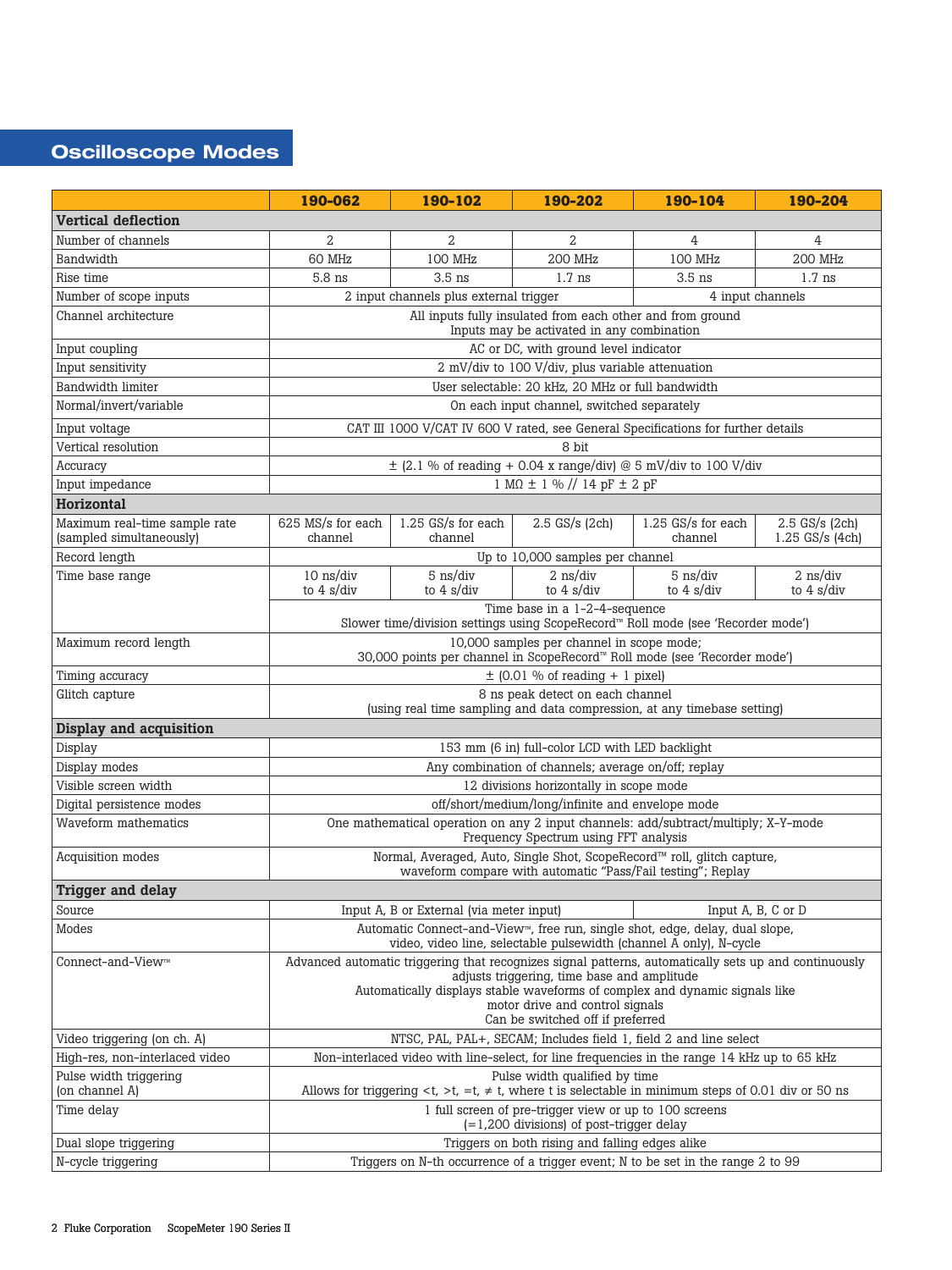

| Automatic capture of 100 screens            |                                                                                                                                                                                                                                                                                                                                                                                               |  |  |
|---------------------------------------------|-----------------------------------------------------------------------------------------------------------------------------------------------------------------------------------------------------------------------------------------------------------------------------------------------------------------------------------------------------------------------------------------------|--|--|
|                                             | When in oscilloscope mode, the instrument ALWAYS memorizes the last 100 screens-no specific user setup required. When an anomaly is<br>seen, the REPLAY button can be pressed to review the full sequence of screen events over and over. Instrument can be set up for triggering on<br>glitches or intermittent anomalies and will operate in "baby-sit" mode capturing 100 specified events |  |  |
| Replay                                      | Manual or continuous replay. Displays the captured 100 screens as a "live" animation, or under manual<br>control. Each screen has date and time-stamp                                                                                                                                                                                                                                         |  |  |
| Replay storage                              | Two sets of 100 screens each can be saved internally for later recall and analysis<br>Direct storage of additional sets on external flash memory drive through USB host port                                                                                                                                                                                                                  |  |  |
| FFT – frequency spectrum analysis           |                                                                                                                                                                                                                                                                                                                                                                                               |  |  |
|                                             | Shows frequency content of oscilloscope waveform using Fast Fourier Transform                                                                                                                                                                                                                                                                                                                 |  |  |
| Window                                      | Automatic, Hamming, Hanning or None                                                                                                                                                                                                                                                                                                                                                           |  |  |
| Automatic window                            | Digitally re-samples acquired waveform to get optimum frequency resolution in FFT resultant                                                                                                                                                                                                                                                                                                   |  |  |
| Vertical scale                              | Linear / Logarithmic (in volts or amps)                                                                                                                                                                                                                                                                                                                                                       |  |  |
| Frequency axis                              | Frequency range automatically set as a function of timebase range of oscilloscope                                                                                                                                                                                                                                                                                                             |  |  |
| Waveform compare and pass/fail testing      |                                                                                                                                                                                                                                                                                                                                                                                               |  |  |
| Waveform Compare                            | Provides storage and display of a reference waveform for visual comparison with newly acquired<br>waveforms. Reference is derived from an acquired waveform and can be modified in the ScopeMeter                                                                                                                                                                                             |  |  |
| Pass/Fail Testing                           | In waveform compare mode, the ScopeMeter can be set up to store only matching ("Pass") or only<br>non-matching ("Fail") acquired waveforms in the replay memory bank for further analysis                                                                                                                                                                                                     |  |  |
| <b>Automatic scope measurements</b>         |                                                                                                                                                                                                                                                                                                                                                                                               |  |  |
| into 50 Ω and 600 Ω                         | Vdc, Vac rms, Vac+dc, Vpeak max, Vpeak min, Vpeak to peak, Aac, Adc, Aac+dc, frequency (in Hz), risetime (using cursors), falltime (using<br>cursors), phase (between any 2 inputs), pulsewidth (pos./neg.), dutycycle (pos./neg.), temperature °C, temperature °F (not for Japan), dBV, dBm                                                                                                  |  |  |
| Advanced power and motor drive<br>functions | V/Hz ratio (190-x02 only), Power Factor (PF), Watts, VA, VA reactive, V <sub>PWM</sub> ac and V <sub>PWM</sub> (ac+dc) for<br>measurement on pulsewidth modulated motordrives and frequency inverters                                                                                                                                                                                         |  |  |
| Advanced functions                          | mA*s (current-over-time, between cursors);<br>V*s (voltage over time, between cursors);<br>W*s (energy, between cursors)                                                                                                                                                                                                                                                                      |  |  |
| <b>Cursor measurements</b>                  |                                                                                                                                                                                                                                                                                                                                                                                               |  |  |
| Source                                      | On any input waveform or on mathematical resultant waveform (excl. X-Y-mode)                                                                                                                                                                                                                                                                                                                  |  |  |
| Dual horizontal lines                       | Voltage at cursor 1 and at cursor 2, voltage between cursors                                                                                                                                                                                                                                                                                                                                  |  |  |
| Dual vertical lines                         | Time between cursors, 1/T between cursors (in Hz), voltage between markers, risetime with markers,<br>falltime with markers: Vrms between cursors. Watts between cursors                                                                                                                                                                                                                      |  |  |
| Single vertical line                        | Min-Max and Average voltage at cursor position; frequency and rms-value of individual frequency<br>component in the FFT Resultant                                                                                                                                                                                                                                                             |  |  |
| <b>ZOOM</b>                                 | Ranges from full record overview to zoom in up to sample level, at any record length                                                                                                                                                                                                                                                                                                          |  |  |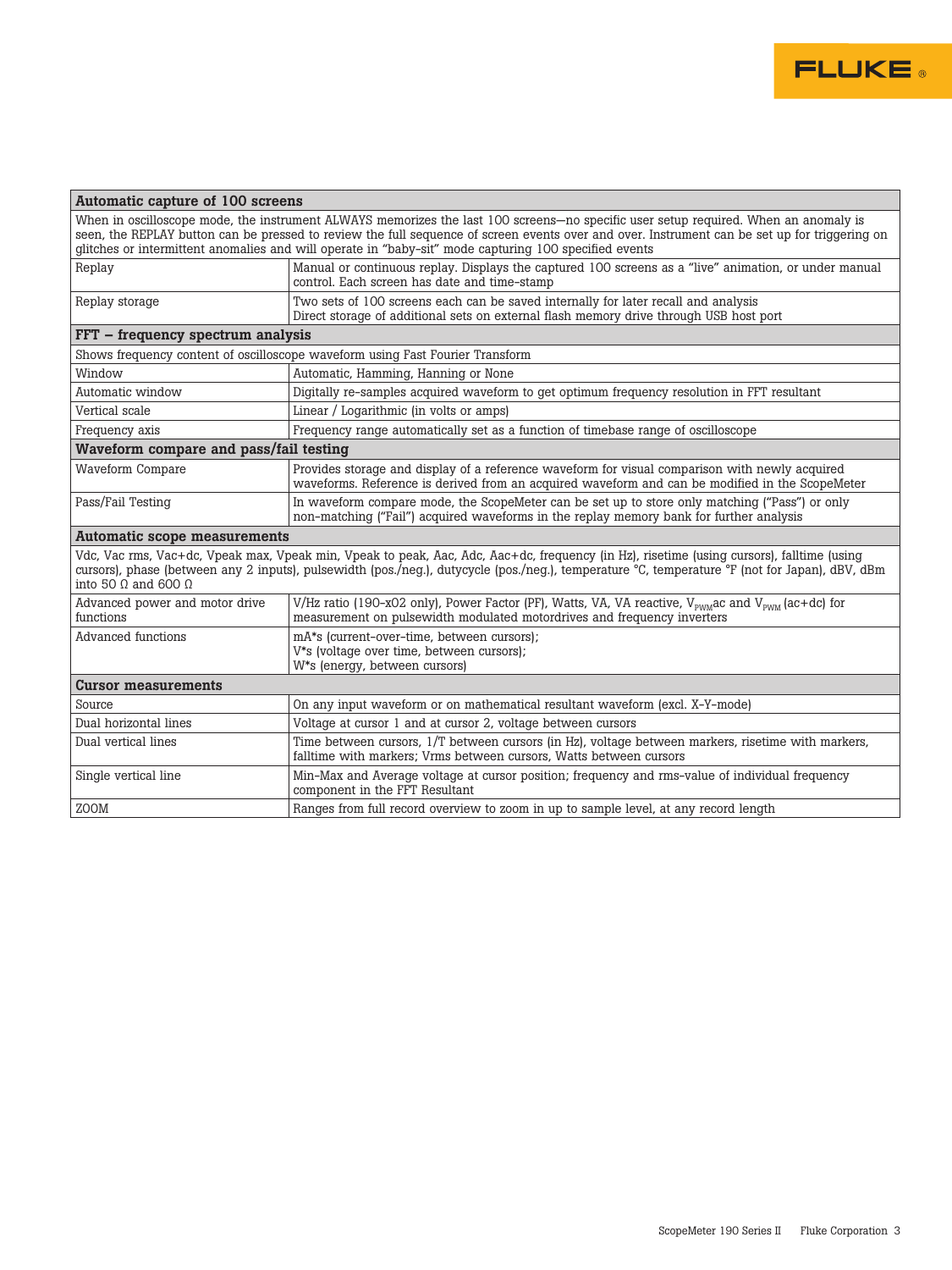### **Meter Modes**

|                          | 190-062                                                                                                                                                                      | 190-102                  | 190-202                                  | 190-104                                                                           | 190-204                   |
|--------------------------|------------------------------------------------------------------------------------------------------------------------------------------------------------------------------|--------------------------|------------------------------------------|-----------------------------------------------------------------------------------|---------------------------|
| Meter inputs             | Via 4 mm banana inputs, fully isolated from<br>Via BNC scope inputs<br>scope inputs and scope ground                                                                         |                          |                                          |                                                                                   |                           |
| Number of readings       |                                                                                                                                                                              | One at a time            |                                          |                                                                                   | Up to 4 simultaneously    |
| Maximum resolution       |                                                                                                                                                                              | 5,000 counts             |                                          |                                                                                   | 999 counts                |
| Input impedance          |                                                                                                                                                                              |                          | $1 M\Omega \pm 1 \%$ // 14 pF $\pm 2$ pF |                                                                                   |                           |
| Advanced meter functions |                                                                                                                                                                              |                          |                                          | Auto/manual ranging, relative measurements (Zero reference), TrendPlot™ recording |                           |
|                          | The specified accuracy is valid over the temperature range 18 $^{\circ}$ C to 28 $^{\circ}$ C<br>Add 10 % of specified accuracy for each degree C below 18 °C or above 28 °C |                          |                                          |                                                                                   |                           |
| <b>Voltage</b>           |                                                                                                                                                                              |                          |                                          |                                                                                   |                           |
| Vdc accuracy             |                                                                                                                                                                              | $\pm$ (0.5 % + 5 counts) |                                          |                                                                                   | $\pm$ (1.5 % + 5 counts)  |
| Vac true rms accuracy    |                                                                                                                                                                              |                          |                                          |                                                                                   |                           |
| 15 Hz to 60 Hz:          | $\pm$ (1 % + 10 counts)                                                                                                                                                      |                          |                                          |                                                                                   | $\pm$ (1.5 % + 10 counts) |
| 60 Hz to 1 kHz:          | $\pm$ (2.5 % + 15 counts)                                                                                                                                                    |                          |                                          |                                                                                   |                           |
| 60 Hz to 20 kHz:         |                                                                                                                                                                              |                          |                                          | $\pm$ (2.5 % + 15 counts)                                                         |                           |
| Vac+dc true rms accuracy |                                                                                                                                                                              |                          |                                          |                                                                                   |                           |
| 15 Hz to 60 Hz:          | $\pm$ (1 % + 10 counts)                                                                                                                                                      |                          |                                          |                                                                                   | $\pm$ (1.5 % + 10 counts) |
| 60 Hz to 1 kHz:          | $\pm$ (2.5 % + 15 counts)                                                                                                                                                    |                          |                                          |                                                                                   |                           |
| 60 Hz to 20 kHz:         | $\pm$ (2.5 % + 15 counts)                                                                                                                                                    |                          |                                          |                                                                                   |                           |
| Voltmeter ranges         | 500 mV, 5 V, 50 V, 500 V, 1,000 V                                                                                                                                            |                          |                                          |                                                                                   |                           |
| Resistance               |                                                                                                                                                                              |                          |                                          |                                                                                   |                           |
| Ranges                   | 500 Ω, 5 kΩ, 50 kΩ, 500 kΩ, 5 MΩ, 30 MΩ                                                                                                                                      |                          |                                          |                                                                                   |                           |
| Accuracy                 | $\pm$ (0.6 % + 5 counts)                                                                                                                                                     |                          |                                          |                                                                                   | -                         |
| Other meter functions    |                                                                                                                                                                              |                          |                                          |                                                                                   |                           |
| Continuity               | Beeper on < 50 $\Omega$ ( $\pm$ 30 $\Omega$ )                                                                                                                                |                          |                                          |                                                                                   |                           |
| Diode test               | Up to $2.8$ V<br>$\overline{\phantom{0}}$                                                                                                                                    |                          |                                          |                                                                                   |                           |
| Current (A)              | Adc, Aac, Aac+dc using an optional current clamp or shunt<br>Scaling factors: 0.1 mV/A, 1 mV/A to 100 V/A and 400 mV/A                                                       |                          |                                          |                                                                                   |                           |
| Temperature              | With optional accessories. Scale factors $1 °C/mV$ or $1 °F/mV$                                                                                                              |                          |                                          |                                                                                   |                           |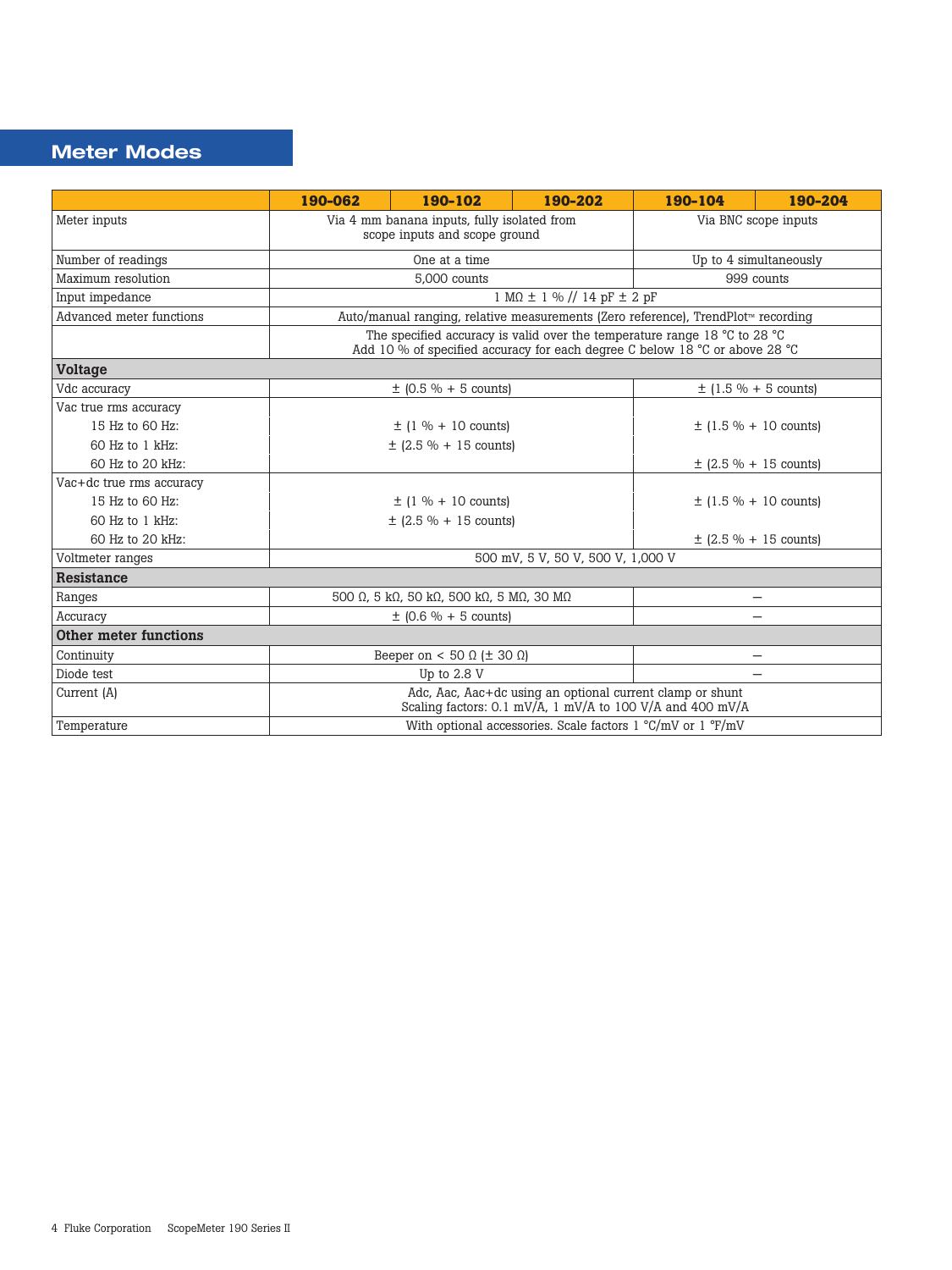

### **Recorder Modes**

|                                                                                                                                                                        | 190-062                                                                                                                                                           | 190-102                                                                                                                                                               | 190-202                                                 | 190-104                                                                                                                                                                                 | 190-204                                                                                                            |
|------------------------------------------------------------------------------------------------------------------------------------------------------------------------|-------------------------------------------------------------------------------------------------------------------------------------------------------------------|-----------------------------------------------------------------------------------------------------------------------------------------------------------------------|---------------------------------------------------------|-----------------------------------------------------------------------------------------------------------------------------------------------------------------------------------------|--------------------------------------------------------------------------------------------------------------------|
| ScopeRecord™ Roll Mode                                                                                                                                                 |                                                                                                                                                                   |                                                                                                                                                                       |                                                         |                                                                                                                                                                                         |                                                                                                                    |
| Dual or multiple input waveform storage mode, using deep memory                                                                                                        |                                                                                                                                                                   |                                                                                                                                                                       |                                                         |                                                                                                                                                                                         |                                                                                                                    |
| Source and display                                                                                                                                                     | Input A, Input B, Dual<br>Any combination of inputs,<br>All channels sampled simultaneously<br>up to 4 channels<br>All channels sampled simultaneously            |                                                                                                                                                                       |                                                         |                                                                                                                                                                                         |                                                                                                                    |
| Bandwidth                                                                                                                                                              |                                                                                                                                                                   |                                                                                                                                                                       | 20 MHz or 20 kHz, user selectable                       |                                                                                                                                                                                         |                                                                                                                    |
| Memory depth                                                                                                                                                           |                                                                                                                                                                   |                                                                                                                                                                       |                                                         | 30,000 data points, each holding min/max pair of information                                                                                                                            |                                                                                                                    |
| Min/max values                                                                                                                                                         |                                                                                                                                                                   |                                                                                                                                                                       | ensuring capture and display of glitches                | Min/max values are created at samples that are measured at high sample rate                                                                                                             |                                                                                                                    |
| Recording modes                                                                                                                                                        |                                                                                                                                                                   | Single sweep, continuous roll,<br>Start-on-Trigger (through external),<br>Stop-on-Trigger (through external)                                                          |                                                         |                                                                                                                                                                                         | Single sweep, continuous roll,<br>Start-on-Trigger (through any channel),<br>Stop-on-Trigger (through any channel) |
| Stop-on-trigger                                                                                                                                                        |                                                                                                                                                                   |                                                                                                                                                                       |                                                         | ScopeRecord mode can be stopped by an individual trigger event, or by an interruption of a repetitive<br>trigger signal, through any input channel (through External on 190-XX2 Series) |                                                                                                                    |
| Horizontal scale                                                                                                                                                       |                                                                                                                                                                   |                                                                                                                                                                       | Time from start, time of day                            |                                                                                                                                                                                         |                                                                                                                    |
| Zoom                                                                                                                                                                   |                                                                                                                                                                   |                                                                                                                                                                       |                                                         | Ranges from full record overview to zoom in up to sample level, at any record length                                                                                                    |                                                                                                                    |
| Memory                                                                                                                                                                 |                                                                                                                                                                   | Two multiple input ScopeRecord waveforms can be saved internally for later recall and analysis<br>Direct storage on external flash memory drive through USB host port |                                                         |                                                                                                                                                                                         |                                                                                                                    |
| ScopeRecord™ Roll mode sample rate and recording timespan                                                                                                              |                                                                                                                                                                   |                                                                                                                                                                       |                                                         |                                                                                                                                                                                         |                                                                                                                    |
| Time base range                                                                                                                                                        |                                                                                                                                                                   |                                                                                                                                                                       | $5 \text{ ms}/\text{div} \sim 2 \text{ min}/\text{div}$ |                                                                                                                                                                                         |                                                                                                                    |
| Recorded timespan                                                                                                                                                      | 6 sec $\sim$ 48 hr                                                                                                                                                |                                                                                                                                                                       |                                                         |                                                                                                                                                                                         |                                                                                                                    |
| Time/division in 'view all' mode                                                                                                                                       | $0.5$ s/div $\sim$ 4 h/div                                                                                                                                        |                                                                                                                                                                       |                                                         |                                                                                                                                                                                         |                                                                                                                    |
| Glitch capture                                                                                                                                                         | 8 ns                                                                                                                                                              |                                                                                                                                                                       |                                                         |                                                                                                                                                                                         |                                                                                                                    |
| Sample rate                                                                                                                                                            | $125$ MS/s                                                                                                                                                        |                                                                                                                                                                       |                                                         |                                                                                                                                                                                         |                                                                                                                    |
| Resolution                                                                                                                                                             | 200 usec $\sim$ 4.8 sec                                                                                                                                           |                                                                                                                                                                       |                                                         |                                                                                                                                                                                         |                                                                                                                    |
| Trendplot™ Recording                                                                                                                                                   |                                                                                                                                                                   |                                                                                                                                                                       |                                                         |                                                                                                                                                                                         |                                                                                                                    |
| Multiple channel electronic paperless recorder<br>Graphically plots, displays and stores results of up to four automatic scope measurements or a DMM-reading over time |                                                                                                                                                                   |                                                                                                                                                                       |                                                         |                                                                                                                                                                                         |                                                                                                                    |
| Source and display                                                                                                                                                     | Any combination of scope measurements, made on any of the input channels, or DMM reading<br>(2-channel instruments)                                               |                                                                                                                                                                       |                                                         |                                                                                                                                                                                         |                                                                                                                    |
| Memory depth                                                                                                                                                           | 18,000 points (sets) per measurement<br>Each recorded sample point contains a minimum, a maximum and an average value,<br>plus a date- and timestamp              |                                                                                                                                                                       |                                                         |                                                                                                                                                                                         |                                                                                                                    |
| Ranges                                                                                                                                                                 | Normal view: 5 s/div to 30 min/div<br>In view-all mode: 5 min/div to 48 hr/div (overview of total record)                                                         |                                                                                                                                                                       |                                                         |                                                                                                                                                                                         |                                                                                                                    |
| Recorded time span                                                                                                                                                     | Up to 22 days, with a resolution of 102 seconds                                                                                                                   |                                                                                                                                                                       |                                                         |                                                                                                                                                                                         |                                                                                                                    |
| Recording mode                                                                                                                                                         | Continuous recording, starting at 5 s/div with automatic record compression                                                                                       |                                                                                                                                                                       |                                                         |                                                                                                                                                                                         |                                                                                                                    |
| Measurement speed                                                                                                                                                      | 3 automatic measurements per second or more                                                                                                                       |                                                                                                                                                                       |                                                         |                                                                                                                                                                                         |                                                                                                                    |
| Horizontal scale                                                                                                                                                       | Time from start, time of day                                                                                                                                      |                                                                                                                                                                       |                                                         |                                                                                                                                                                                         |                                                                                                                    |
| Zoom                                                                                                                                                                   |                                                                                                                                                                   | Up to 64x zoom-out for full record overview, up to 10x zoom-in for maximum detail                                                                                     |                                                         |                                                                                                                                                                                         |                                                                                                                    |
| Memory                                                                                                                                                                 | Two multiple input TrendPlot records can be saved internally for later recall and analysis<br>Direct storage on external flash memory drive through USB host port |                                                                                                                                                                       |                                                         |                                                                                                                                                                                         |                                                                                                                    |
| Cursor measurements - all recorder modes                                                                                                                               |                                                                                                                                                                   |                                                                                                                                                                       |                                                         |                                                                                                                                                                                         |                                                                                                                    |
| Source                                                                                                                                                                 |                                                                                                                                                                   |                                                                                                                                                                       |                                                         | Any waveform trace in any waveform display mode (Scope, ScopeRecord or TrendPlot)                                                                                                       |                                                                                                                    |
| Dual vertical lines                                                                                                                                                    |                                                                                                                                                                   | between cursors, time from start or absolute time                                                                                                                     |                                                         | Cursors may be used to identify Min, Max or Average value of any datapoint in a record, with time                                                                                       |                                                                                                                    |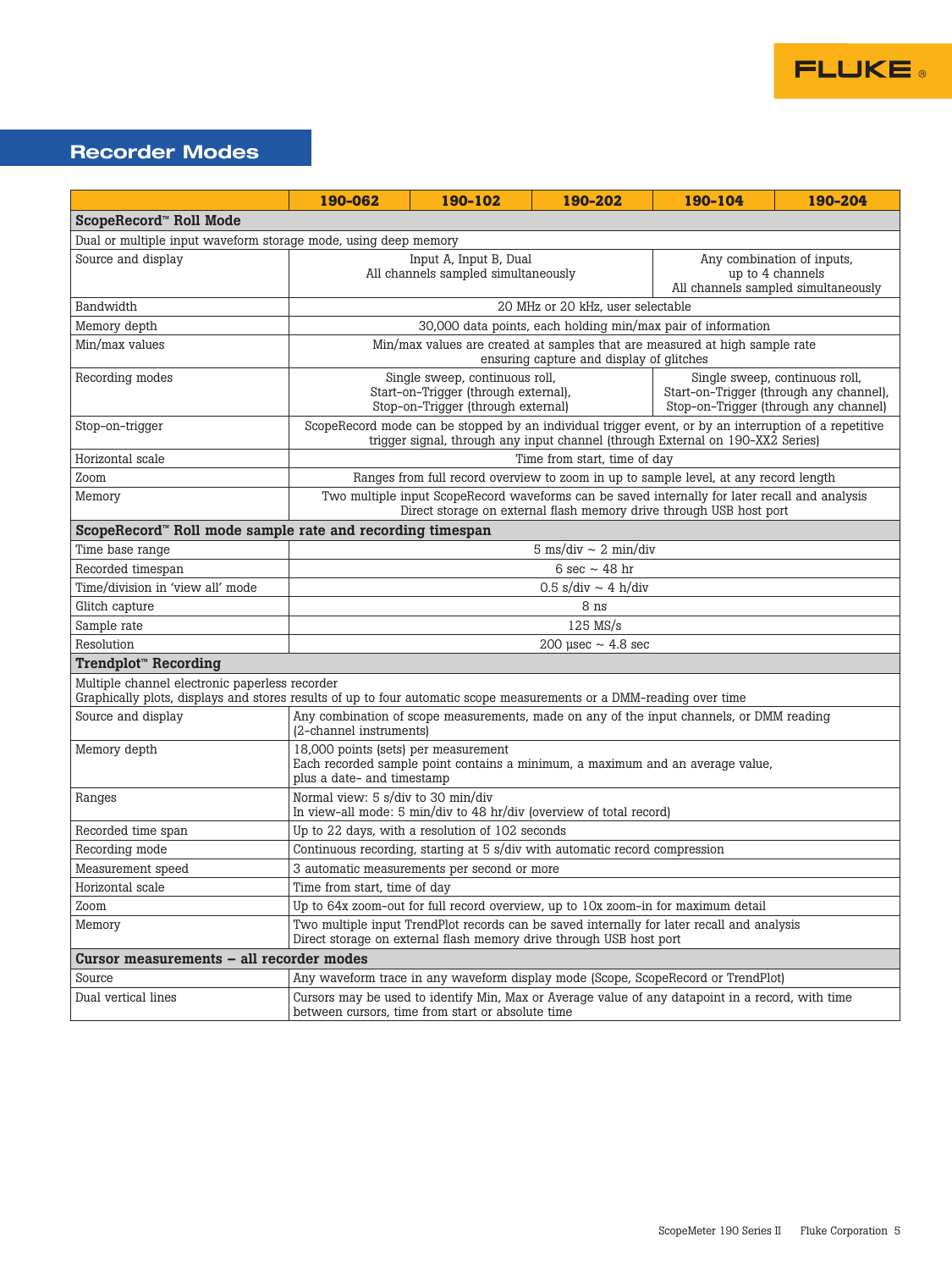# **General Specifications**

|                                                      | 190-062                                                                                                                                                                                                     | 190-102                                                                                                                                                                        | 190-202                                                                                                                | 190-104                                                                                           | 190-204                                                 |
|------------------------------------------------------|-------------------------------------------------------------------------------------------------------------------------------------------------------------------------------------------------------------|--------------------------------------------------------------------------------------------------------------------------------------------------------------------------------|------------------------------------------------------------------------------------------------------------------------|---------------------------------------------------------------------------------------------------|---------------------------------------------------------|
| Input voltage range                                  |                                                                                                                                                                                                             |                                                                                                                                                                                |                                                                                                                        |                                                                                                   |                                                         |
| Rated maximum floating voltage                       | CAT III 1000V/CAT IV 600V<br>(maximum voltage between any contact and earth-ground voltage level)                                                                                                           |                                                                                                                                                                                |                                                                                                                        |                                                                                                   |                                                         |
| Maximum probe voltage                                | CAT III 1000V/CAT IV 600V<br>(maximum voltage between standard 10:1 probe tip and reference lead)                                                                                                           |                                                                                                                                                                                |                                                                                                                        |                                                                                                   |                                                         |
| Maximum BNC input voltage                            |                                                                                                                                                                                                             |                                                                                                                                                                                | <b>CAT IV 300 V</b><br>(maximum voltage on BNC input directly)                                                         |                                                                                                   |                                                         |
| Maximum voltage on meter input                       |                                                                                                                                                                                                             | CAT III 1000V/CAT IV 600V                                                                                                                                                      |                                                                                                                        |                                                                                                   |                                                         |
|                                                      |                                                                                                                                                                                                             | (safety designed banana input connectors)                                                                                                                                      |                                                                                                                        |                                                                                                   |                                                         |
| <b>Memory save and recall</b>                        |                                                                                                                                                                                                             |                                                                                                                                                                                |                                                                                                                        |                                                                                                   |                                                         |
| Memory locations (internal)                          |                                                                                                                                                                                                             | 15 waveform memories plus 2 recording memories                                                                                                                                 |                                                                                                                        |                                                                                                   |                                                         |
| 15 waveform memory locations                         |                                                                                                                                                                                                             |                                                                                                                                                                                |                                                                                                                        | Stores Scope-trace waveform data (2 or 4 traces each) plus screen-copy plus corresponding setup   |                                                         |
| Two recording memories                               |                                                                                                                                                                                                             | Each may contain:<br>a 100 Screen Replay sequence, or<br>a ScopeRecord Roll-mode recording (2 or 4 traces), or<br>a TrendPlot recording of up to 4 measurements                |                                                                                                                        |                                                                                                   |                                                         |
| External data storage                                | $\bullet$                                                                                                                                                                                                   | On PC, using FlukeView™ Software, or                                                                                                                                           |                                                                                                                        | Direct storage on external flash memory drive (maximum 2 GB) through USB host port                |                                                         |
| Screencopies                                         | On PC, using FlukeView™ Software, or<br>$\bullet$<br>Internally (in instrument) which can be copied on to external flash memory drive as .BMP-file, through<br>USB host port                                |                                                                                                                                                                                |                                                                                                                        |                                                                                                   |                                                         |
| Volatility                                           | Measurement data is initially stored in RAM, which is maintained by the main battery with a 30 seconds<br>back-up when battery is exchanged<br>When storing data, this is written in non-volatile flash-ROM |                                                                                                                                                                                |                                                                                                                        |                                                                                                   |                                                         |
| Real-time clock                                      | TrendPlot recordings                                                                                                                                                                                        |                                                                                                                                                                                |                                                                                                                        | Provides date and time stamp information for ScopeRecord, for 100 Screen Replay sequences and for |                                                         |
| Case                                                 |                                                                                                                                                                                                             |                                                                                                                                                                                |                                                                                                                        |                                                                                                   |                                                         |
| Design                                               |                                                                                                                                                                                                             | Rugged, shock-proof with integrated protective holster. Handstrap and hangstrap included as standard<br>Kensington lock supported to lock down instrument when left unattended |                                                                                                                        |                                                                                                   |                                                         |
| Drip and dust proof                                  | IP 51 according to IEC529                                                                                                                                                                                   |                                                                                                                                                                                |                                                                                                                        |                                                                                                   |                                                         |
| Shock and vibration                                  | Shock 30 g, vibration (sinusoidal) 3 g according to MIL-PRF-28800F Class 2                                                                                                                                  |                                                                                                                                                                                |                                                                                                                        |                                                                                                   |                                                         |
| Display size                                         | 127 mm x 88 mm (153 mm/6.0 in diagonal) LCD                                                                                                                                                                 |                                                                                                                                                                                |                                                                                                                        |                                                                                                   |                                                         |
| Resolution                                           | 320 x 240 pixels                                                                                                                                                                                            |                                                                                                                                                                                |                                                                                                                        |                                                                                                   |                                                         |
| Contrast and brightness                              | User adjustable, temperature compensated                                                                                                                                                                    |                                                                                                                                                                                |                                                                                                                        |                                                                                                   |                                                         |
| <b>Brightness</b>                                    | 200 cd/m <sup>2</sup> typ. using power adapter, 90 cd/m <sup>2</sup> typical using battery power                                                                                                            |                                                                                                                                                                                |                                                                                                                        |                                                                                                   |                                                         |
| <b>Mechanical data</b>                               |                                                                                                                                                                                                             |                                                                                                                                                                                |                                                                                                                        |                                                                                                   |                                                         |
| Size                                                 |                                                                                                                                                                                                             |                                                                                                                                                                                | 265 mm x 190 mm x 70 mm (10.4 in x 7.5 in x 2.8 in)                                                                    |                                                                                                   |                                                         |
| Weight (including battery)                           |                                                                                                                                                                                                             | 2.1 kg (4.6 lb)                                                                                                                                                                |                                                                                                                        |                                                                                                   | 2.2 kg (4.8 lb)                                         |
| Power                                                |                                                                                                                                                                                                             |                                                                                                                                                                                |                                                                                                                        |                                                                                                   |                                                         |
| Line power                                           |                                                                                                                                                                                                             |                                                                                                                                                                                |                                                                                                                        | Mains adapter/battery charger BC190 included, version depending of country                        |                                                         |
| Battery power                                        | Re-chargeable double capacity Li-Ion battery (included). Battery swappable through easily accessible<br>battery door at the rear of the instrument                                                          |                                                                                                                                                                                |                                                                                                                        |                                                                                                   |                                                         |
| Battery type (incl.) and capacity<br>[+opt. battery] | BP290; 2400 mAh<br>BP291; 4800 mAh<br>[BP291 (4800 mAh) optional]                                                                                                                                           |                                                                                                                                                                                |                                                                                                                        |                                                                                                   |                                                         |
| Battery charge indicator                             | Battery has built-in status indicator for use with external charger, next to battery status indicator on<br>instrument screen                                                                               |                                                                                                                                                                                |                                                                                                                        |                                                                                                   |                                                         |
| Battery operating time<br>(with backlight low)       |                                                                                                                                                                                                             | Up to four hours using BP290 (included),<br>Up to eight hours using BP291 (optional)                                                                                           |                                                                                                                        |                                                                                                   | Up to seven hours using BP291 (included)                |
| Battery charging time                                |                                                                                                                                                                                                             | $2\frac{1}{2}$ hours using BP290; 5 hours using BP291                                                                                                                          |                                                                                                                        |                                                                                                   | Five hours BP291                                        |
| Battery power saving functions                       | Auto 'power down' with adjustable power down time; Auto 'Display off' with adjustable power down<br>time; On-screen battery power indicator                                                                 |                                                                                                                                                                                |                                                                                                                        |                                                                                                   |                                                         |
| <b>Safety</b>                                        |                                                                                                                                                                                                             |                                                                                                                                                                                |                                                                                                                        |                                                                                                   |                                                         |
| Compliance                                           |                                                                                                                                                                                                             |                                                                                                                                                                                | EN61010-1-2001, Pollution Degree 2;<br>CAN/CSA C22.2, No. 61010-1-04, with approval;<br>UL61010B;<br>ANSI/ISA-82.02.01 |                                                                                                   | $\textcircled{\tiny{A}}_{\text{us}} \in \mathbb{R}^{n}$ |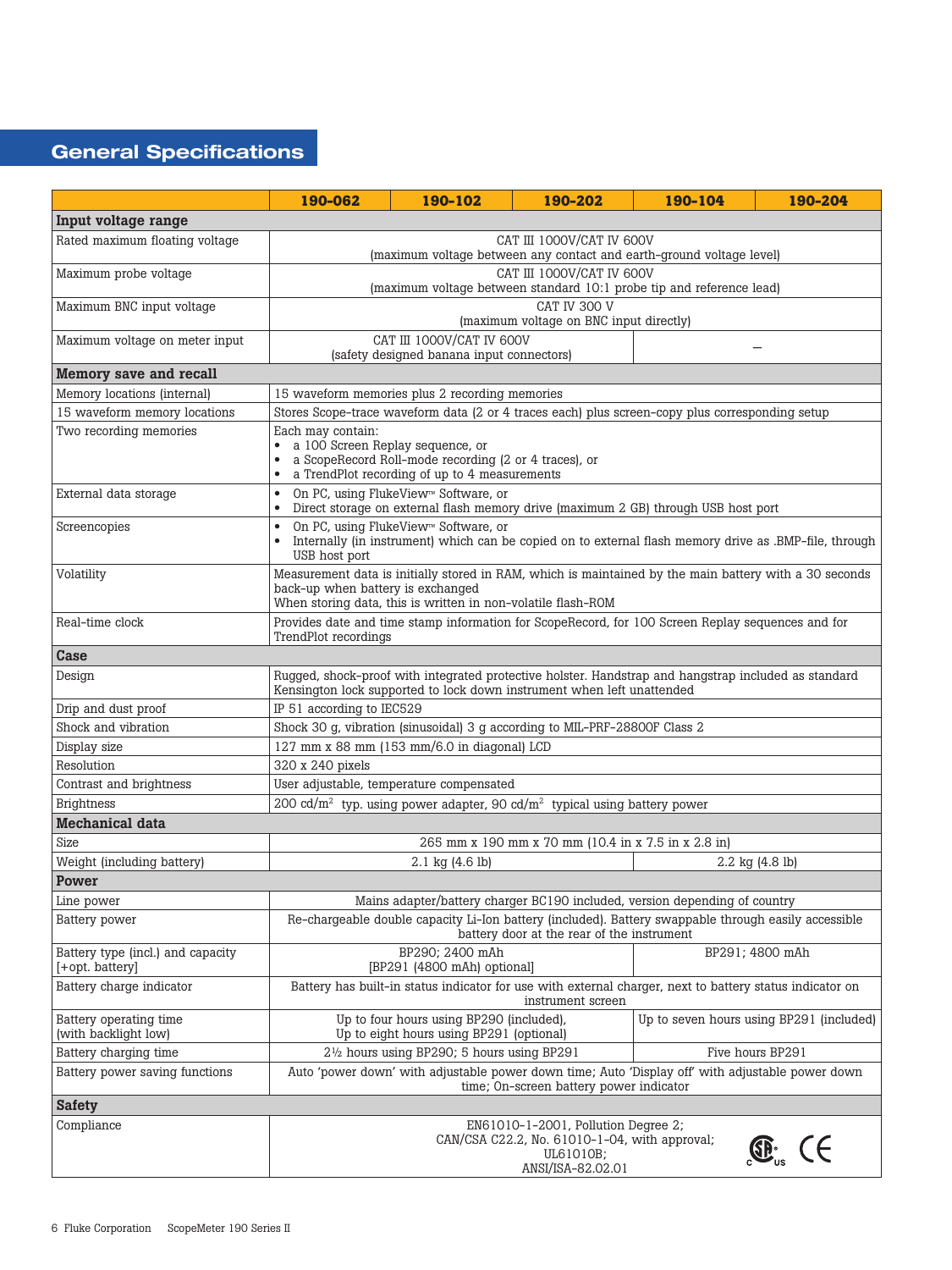

|                                                                                                                    | 190-062                                                                                                                                                                                                                                                                                                                                                                                                                                                    | 190-102                                                                                                                          | 190-202                                      | 190-104                                            | 190-204 |
|--------------------------------------------------------------------------------------------------------------------|------------------------------------------------------------------------------------------------------------------------------------------------------------------------------------------------------------------------------------------------------------------------------------------------------------------------------------------------------------------------------------------------------------------------------------------------------------|----------------------------------------------------------------------------------------------------------------------------------|----------------------------------------------|----------------------------------------------------|---------|
| Environmental                                                                                                      |                                                                                                                                                                                                                                                                                                                                                                                                                                                            |                                                                                                                                  |                                              |                                                    |         |
| Operating temperature                                                                                              | 0 °C ~ +40 °C; +40 °C ~ +50 °C excl. battery                                                                                                                                                                                                                                                                                                                                                                                                               |                                                                                                                                  |                                              |                                                    |         |
| Storage temperature                                                                                                |                                                                                                                                                                                                                                                                                                                                                                                                                                                            |                                                                                                                                  | $-20$ °C $\sim +60$ °C                       |                                                    |         |
| Humidity                                                                                                           |                                                                                                                                                                                                                                                                                                                                                                                                                                                            | +10 °C ~ +30 °C: 95 % RH non-condensing:<br>+30 °C ~ +40 °C: 75 % RH non-condensing;<br>+40 °C ~ +50 °C: 45 % RH non-condensing. |                                              |                                                    |         |
| Maximum operating altitude                                                                                         |                                                                                                                                                                                                                                                                                                                                                                                                                                                            | Up to 2,000 m (6666 ft) for CAT IV 600 V, CAT III 1000 V;<br>up to 3,000 m (10,000 ft) for CAT III 600 V, CAT II 1000 V          |                                              |                                                    |         |
| Maximum storage altitude                                                                                           |                                                                                                                                                                                                                                                                                                                                                                                                                                                            |                                                                                                                                  | 12 km (40,000 ft)                            |                                                    |         |
| Electro-Magnetic-Compatibility (EMC)                                                                               |                                                                                                                                                                                                                                                                                                                                                                                                                                                            |                                                                                                                                  | EN 61326 (2005–12) for emission and immunity |                                                    |         |
| Interfaces                                                                                                         | Two USB-ports provided. Ports are fully insulated from instrument's floating measurement circuitry<br>USB-host port directly connects to external flash memory drive (up to 2 GB) for storage of waveform<br>data, complete datasets in which data and setup information is included, instrument settings and<br>screen copies<br>A mini-USB-B is provided which allows for interconnection to PC for remote control and data transfer<br>under PC-control |                                                                                                                                  |                                              |                                                    |         |
| Probe calibration output                                                                                           | Dedicated probe-cal output with reference contact provided, fully insulated from any measurement<br>input channel                                                                                                                                                                                                                                                                                                                                          |                                                                                                                                  |                                              |                                                    |         |
| Warranty                                                                                                           | Three years (parts and labor) on main instrument, one year on accessories                                                                                                                                                                                                                                                                                                                                                                                  |                                                                                                                                  |                                              |                                                    |         |
| Included accessories                                                                                               |                                                                                                                                                                                                                                                                                                                                                                                                                                                            |                                                                                                                                  |                                              |                                                    |         |
| Battery charger/mains adapter                                                                                      | <b>BC190</b>                                                                                                                                                                                                                                                                                                                                                                                                                                               |                                                                                                                                  |                                              |                                                    |         |
| Li-Ion battery pack                                                                                                | BP290 (2400 mAh)                                                                                                                                                                                                                                                                                                                                                                                                                                           |                                                                                                                                  |                                              | BP291 (4800 mAh)                                   |         |
| Voltage probe sets. Each set includes<br>ground lead, hook clip, ground spring<br>and probe tip insulation sleeve. | VPS410 (one red, one blue)                                                                                                                                                                                                                                                                                                                                                                                                                                 |                                                                                                                                  |                                              | VPS410 (one red, one grey, one blue,<br>one green) |         |
| <b>Test leads</b>                                                                                                  |                                                                                                                                                                                                                                                                                                                                                                                                                                                            | TL175 (one red, one black) with test pins                                                                                        |                                              |                                                    | (N/A)   |
| Other                                                                                                              | Handstrap affixed to instrument; hangstrap (user selectable for left- or righthand use);<br>multi-language users manuals on CD-ROM; FlukeView® demo package (with restricted functionality);<br>USB interface cable for PC connectivity                                                                                                                                                                                                                    |                                                                                                                                  |                                              |                                                    |         |